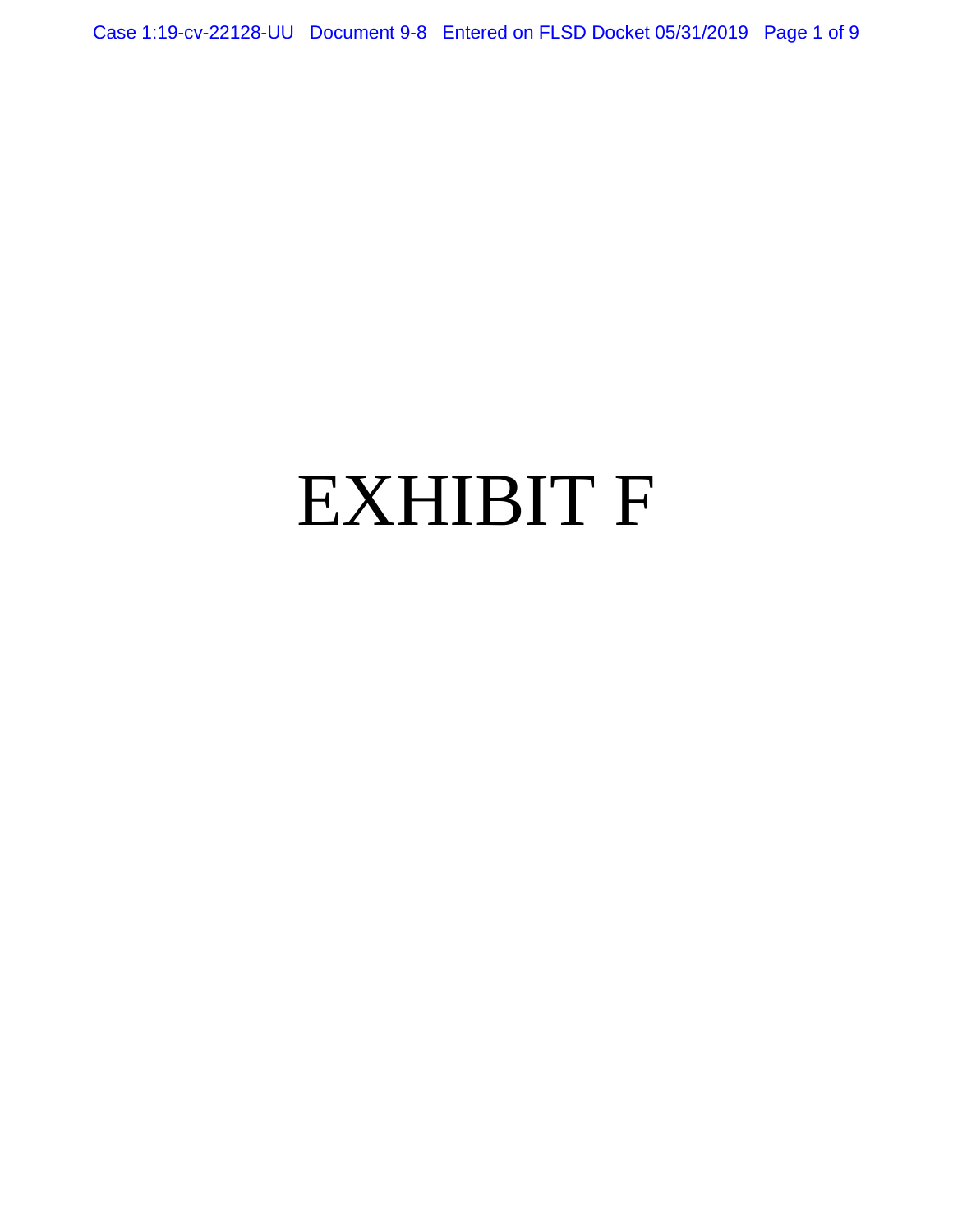

#### **THE FIRM**

Founded in 1978, Lockridge Grindal Nauen P.L.L.P. has extensive experience in consumer, antitrust, securities, data privacy, environmental, employment, health care, commercial, intellectual property and telecommunications law. Our clients include pension funds, unions, agribusinesses, business enterprises, banks, local governments, trade and industry associations, real estate developers, telecommunications providers, health care professionals, casualty insurers, publishers and authors, and a major computer manufacturer and retailer.

Lockridge Grindal Nauen attorneys are assisted by more than 20 paralegals and government relations specialists, and an extensive support staff. The firm has offices in Minneapolis, Minnesota and Washington, D.C.

#### **EXPERIENCE**

Lockridge Grindal Nauen is one of the preeminent class action law firms in the country, has vast experience representing banks, financial institutions, shareholders, and other institutional investors in complex litigation, and has extensive experience litigating cases in Minnesota and across the country.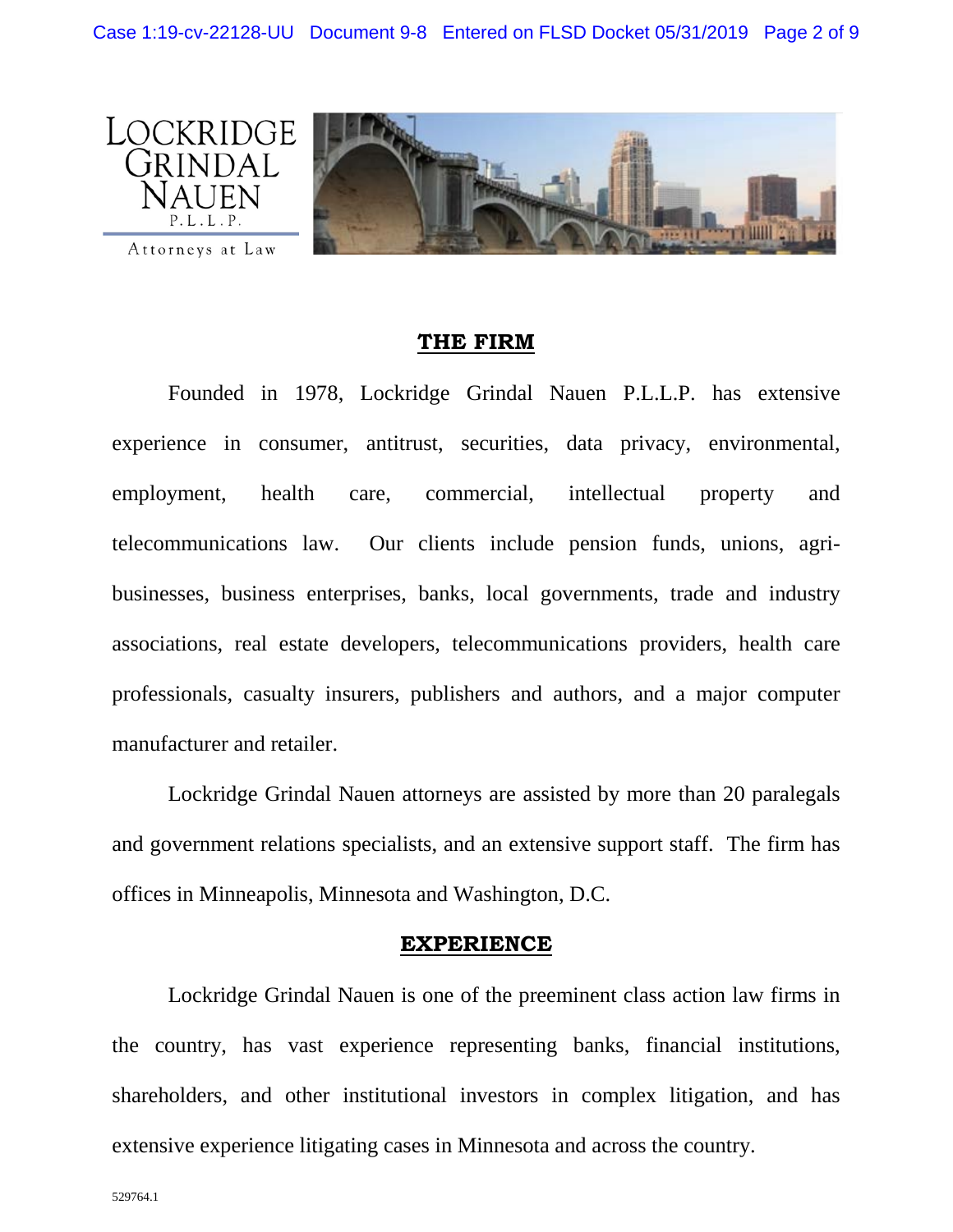For over 40 years the firm has prosecuted antitrust cases on behalf of large and small businesses injured by price-fixing and other violations of the antitrust laws. In the last ten years alone, LGN and its co-counsel have recovered more than \$2 billion for their clients and class members in antitrust cases involving national and global price-fixing schemes. Those cases include the following:

# *Freight Forwarders Antitrust Litigation (Precision Associates, Inc., et al. v. Panalpina World Transport (Holding) Ltd., et. al.)*

LGN is Plaintiffs' Co-Lead Counsel for the proposed class of direct purchasers who allege that global freight forwarders conspired to fix, inflate and maintain prices and surcharges for U.S. Freight Forwarding Services. Providers of such freight forwarding services are sometimes referred to as "third party logistics providers." The conspiracy has resulted in criminal charges, guilty pleas, and fines against defendants in the United States, as well as enforcement actions and fines by other competition authorities around the world. To date LGN and our co-counsel have achieved settlements of over \$300 million for the class from twenty-nine defendant groups. The case is pending in the United States District Court for the Southern District of New York before the Honorable John Gleeson.

## *Potash Antitrust Litigation (II) – Minn-Chem, Inc. v. Agrium Inc.*

LGN was Plaintiffs' Co-Lead Counsel for a class of direct purchasers of potash, a key ingredient in agricultural fertilizer. Plaintiffs alleged that major global potash producers conspired to restrict output and otherwise restrain trade in the global potash market, with the intended result of imposing significant price increases on U.S. potash purchasers. The U.S. Court of Appeals for the Seventh Circuit, sitting *en banc*, issued a significant decision in this case clarifying the construction and application of the Foreign Trade Antitrust Improvements Act and its application to global commerce and foreign cartels. LGN and our co-counsel obtained settlements of \$90 million for the direct purchaser class.

# *Flat Glass Antitrust Litigation (II)*

LGN served as Plaintiffs' Co-Lead Counsel in this litigation alleging that major U.S. manufacturers conspired to raise prices and impose energy surcharges for Construction Flat Glass in violation of the federal antitrust laws and achieved \$22 million in settlements for the class.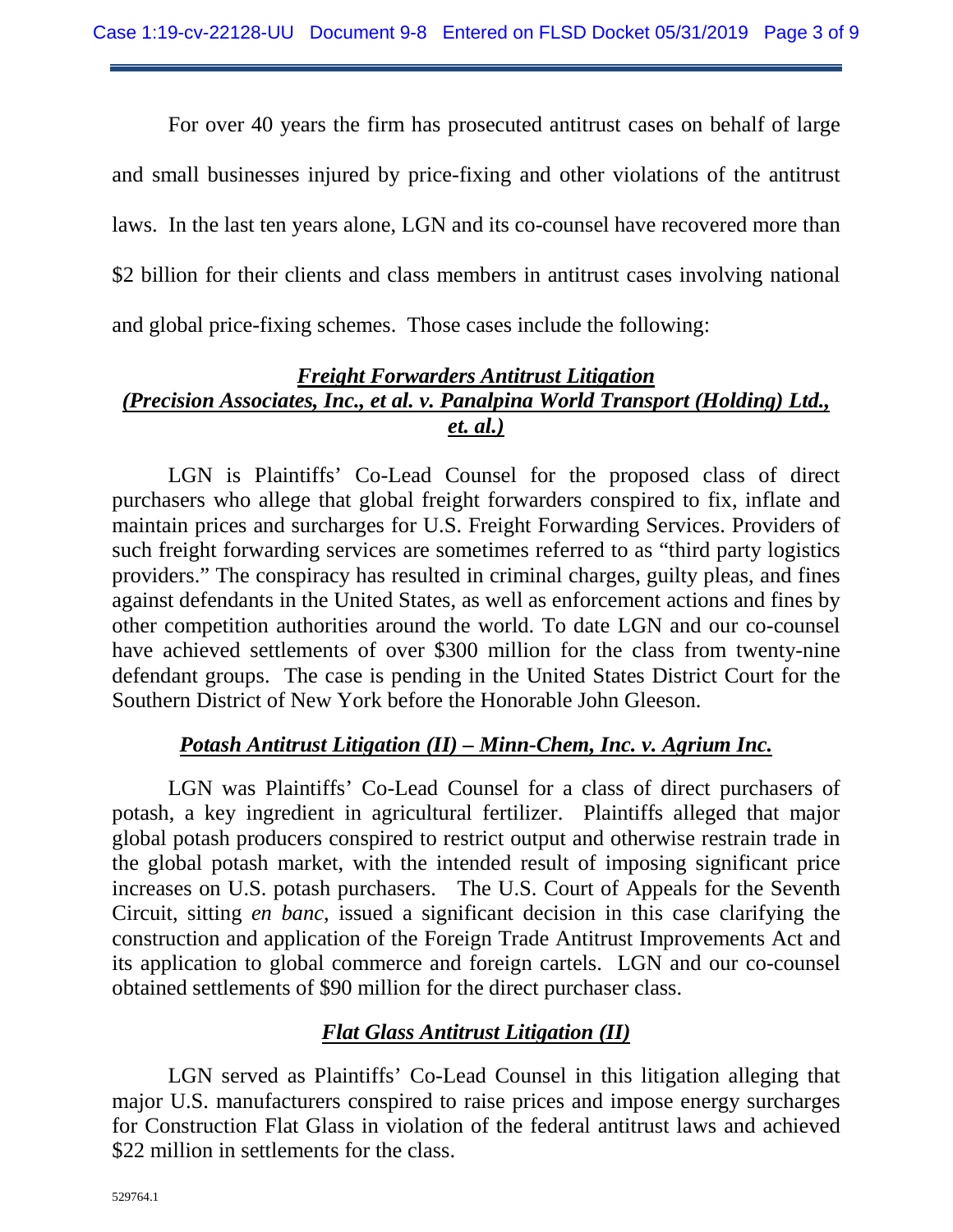### *Pressure Sensitive Labelstock Antitrust Litigation*

LGN was Co-Lead Counsel for the class of direct purchaser plaintiffs who allege a price-fixing conspiracy among lead manufacturers of adhesive labelstock and film-based self-adhesive labelstock in the United States recovering \$45 million for the class. This litigation was pending in the United States District Court for the Middle District of Pennsylvania before the Honorable Thomas Vanaskie.

## *Urethane Antitrust Litigation*

LGN was Co-Lead Counsel for the class of direct purchaser plaintiffs in the polyester polyol actions of this consolidated antitrust litigation. This litigation was pending in the United States District Court for the District of Kansas before the Honorable John Lungstrum. LGN and our co-counsel obtained \$33 million in settlements for the benefit of the plaintiff class of all direct purchasers of aliphatic polyester polyols, aliphatic polyester polymers and prepolymers, and aliphatic polyester-based polyurethane systems ("polyester polyol products").

## *Monosodium Glutamate Antitrust Litigation*

LGN was Co-Lead Counsel for a class of direct purchasers of Monosodium Glutamate (MSG) and nucleotides (both food flavor enhancers). We recovered over \$123 million for the benefit of the class from suppliers in the U.S., Japan, and Korea. This action was litigated in the United District Court for the District of Minnesota before then-Chief Judge Paul Magnuson.

Judge Magnuson commended LGN and our co-counsel for our prosecution of this case, and said:

> *Plaintiffs' counsel conducted themselves in an exemplary fashion throughout the litigation, and are to be commended for their fine work in this litigation.*

# *Linerboard Antitrust Litigation*

LGN partner Joseph Bruckner was one of a five-person Class Plaintiffs' Executive Committee in this case. This class action resulted in the recovery of more than \$202 million for the benefit of a class of businesses -- including many Fortune 500 companies -- which purchased corrugated boxes and sheets. Judge Jan DuBois of the United States District Court for the Eastern District of Pennsylvania said: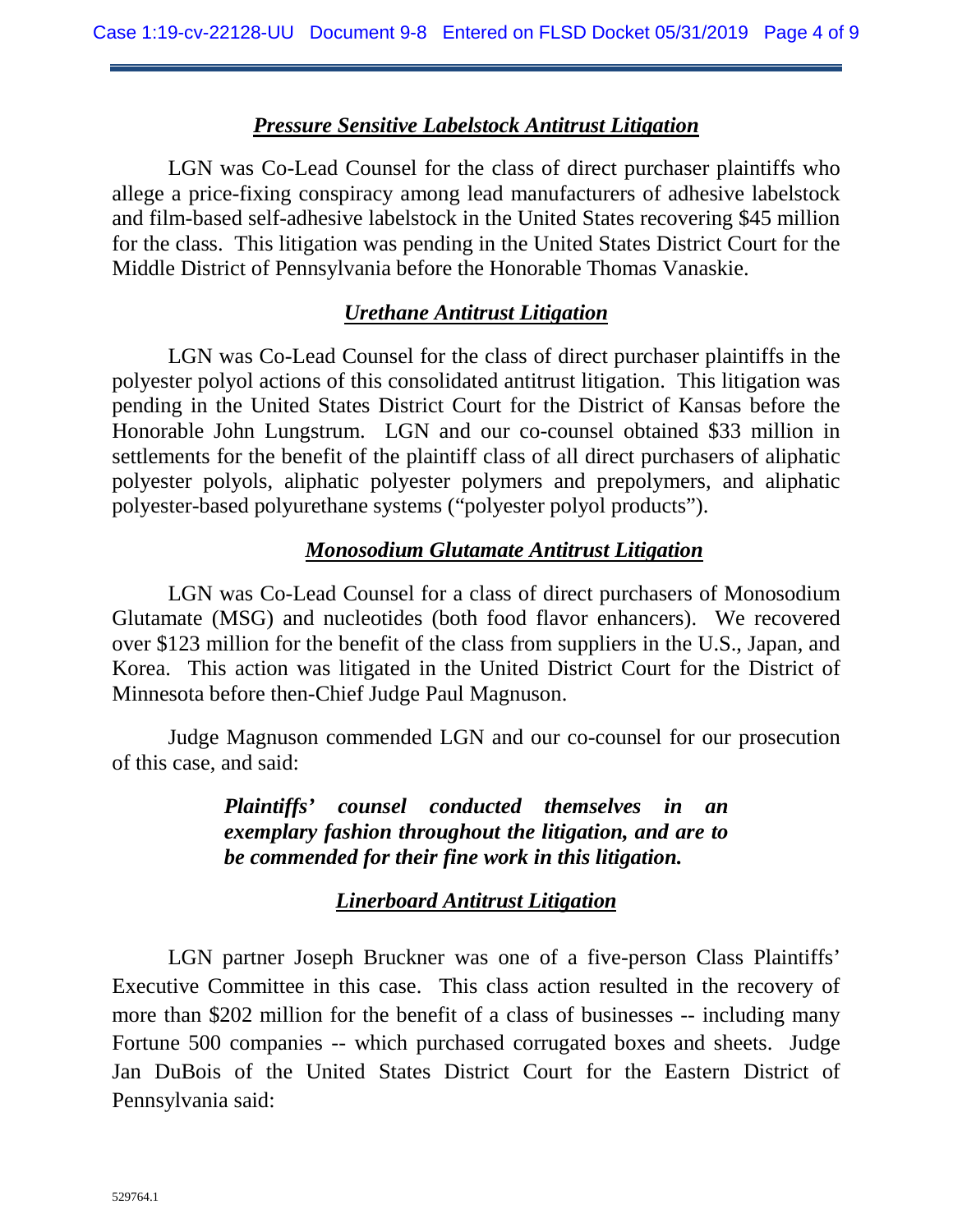*The result achieved is the clearest reflection of [class plaintiffs' counsel's] skill and expertise. . . . The Court has repeatedly stated that the lawyering in the case at every stage was superb, and does so again.*

These cases are representative samples of LGN's leadership and success in this area. A complete list of cases is available upon request.

#### **ATTORNEY BIOGRAPHY**

#### **Heidi M. Silton**

Heidi Silton is a partner in the firm's [antitrust](http://locklaw.com/prac-antitrust.html) department and practices primarily in complex multidistrict litigation. She and the firm are regularly appointed lead counsel, co-lead counsel or as an executive committee member for the plaintiff class. In her work on complex cases, Ms. Silton has extensive experience in working with Class Representatives in their data collection and review and in the preparation for and defense of Class Representative depositions. Ms. Silton also regularly conducts witness interviews and takes depositions both in the United States and abroad.

For the past several years, Ms. Silton has been named one of Minnesota's top 50 Women Lawyers, and top 100 Lawyers, by a peer-review list of leading Minnesota Lawyers. She currently serves as the Treasurer of The Committee to Support the Antitrust Laws (COSAL) and as a member of the American Antitrust Institute (AAI) Private Enforcement Awards Judging Committee and as an advisory board member for the American Bar Association (ABA) Global Private Litigation Committee. Ms. Silton is a past chair and emeritus of the Minnesota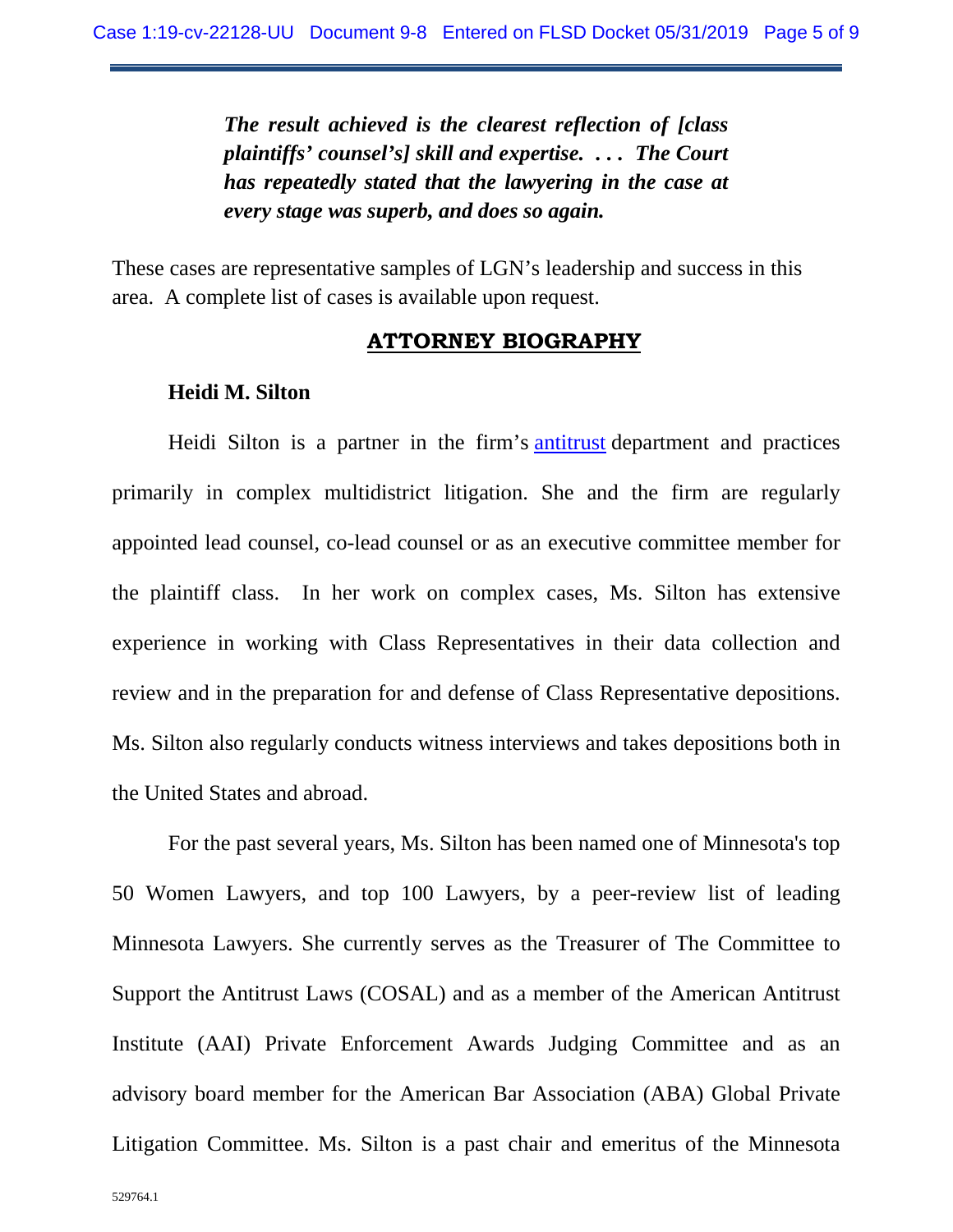State Bar Association Antitrust Law Section. In addition to her litigation practice, Ms. Silton is the current Hiring Partner and a member of the firm's Diversity and Inclusion Committee. Ms. Silton believes in the value of mentorship and works to mentor other attorneys both inside and outside her firm.

Ms. Silton has worked on many complex and class action antitrust and insurance matters. The list below includes cases in which the firm has had a leading or other active role and other cases on which Ms. Silton is working or has worked, including:

- *In re Packaged Seafood Products Antitrust Litig.*, No. 15-MD-2670, (S.D. Ca)
- *In re Generic Pharmaceuticals Pricing Antitrust Litig.*, 2:16 md-02724-CMR (E.D. Pa);
- *In re Aggrenox Antitrust Litig.*, No. 3:14-md-02516-SRU (D. Conn.);
- *In re Automotive Refinishing Paint Antitrust Litig.,* MDL No. 1426 (E.D. Pa.);
- *Benacquisto, et al. v. American Express Financial Corporation et al.,* Civil Action No. 96-18477 ((Henn. Cty. Dist. Ct.); and Case No. 00-1980 (D. Minn.) (insurance class action);
- *In re Bulk Vitamins Antitrust Litig.,* MDL No. 1285 (D.D.C.);
- *In re Carbon Fiber Antitrust Litig. (Thomas & Thomas Rodmakers Inc. et al. v. Newport Adhesives & Composites, Inc. et al.),* Case No. CV-99-07796 FMC (C.D. Cal.);
- *In re Celebrex (Celecoxib) Antitrust Litig.*, Lead Case No. 2:14 cv-00395 (E.D. Va.);
- *In re Chocolate Confectionary Antitrust Litig.,* MDL No. 1935 (M.D. Pa.);
- *In re Commercial Tissue Products Antitrust Litig.,* MDL No. 1189 (N.D. Fla.);
- *In re Dynamic Random Access Memory (DRAM) Antitrust*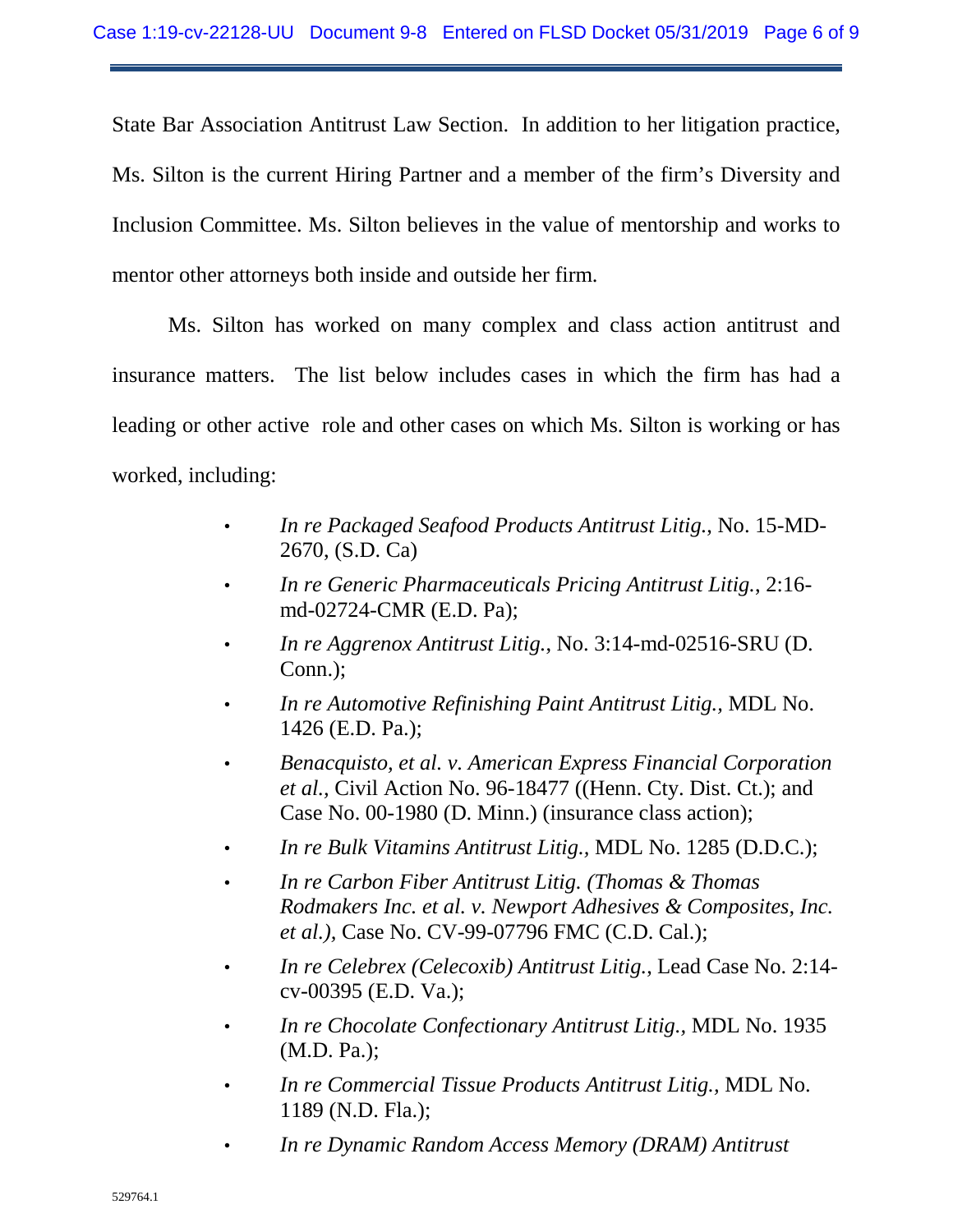*Litig.,* Case No. M:02-cv-1486 (N.D. Cal.);

- *El Jay Poultry v. Packaging Corporation of America, et al.,* Case No. 1:10-cv-5896 (N.D. Ill.);
- *In re Fasteners Antitrust Litig.,* MDL No. 1912, (E.D. Pa.);
- *In re Flat Glass (I) Antitrust Litig.,* MDL No. 1200 (W.D. Pa.);
- *In re Flat Glass (II) Antitrust Litig.*, Civil No. 2:08-mc-180 (W.D. Pa.) – Plaintiffs' Co-Lead Counsel;
- *In re Food Service Equipment Hardware Antitrust Litigation,* Case No. 1:10-cv-1849 (N.D. Ga.);
- *In re Foundry Resins Antitrust Litig.,* Case No. 2:04-md-1638 (S.D. Ohio);
- *Funeral Consumers Alliance, Inc., et al. v. Service Corporation International, et al.,* No. H-05-3394 (S.D. Tex.);
- *In re Graphite Electrodes Antitrust Litig.,* MDL No. 1244 (E.D. Pa.);
- *In re Hydrogen Peroxide Antitrust Litig.,* MDL No. 1682 (E.D. Pa.) – Committee Chair;
- *Inquivosa et al. v. Ajinomoto Co., et al.,* Civil No. 03-2997 PAM (D. Minn.) (related to *In re Monosodium Glutamate Antitrust Litig.)* – Plaintiffs' Co-Lead Counsel;
- *In re Keurig Green Mountain Single-Serve Coffee Antitrust Litigation*, MDL No. 2542 (S.D. N.Y.);
- *Kleen Products LLC, et al. v. Packaging Corporation of America, et al.,* Case No. 1:10-cv-5711 (N.D. Ill.);
- *In re Lidoderm Antitrust Litig.*, MDL Docket No. C-14-md-02521 WHO (N.D. Cal.);
- *In re Linerboard Antitrust Litig.,* MDL No. 1261 (E.D. Pa.);
- *In re Methionine Antitrust Litig.,* MDL No. 1311 (N.D. Cal.);
- *In re Microcrystalline Cellulose Antitrust Litig.,* MDL No. 1402 (E.D. Pa.);
- *In re Monosodium Glutamate Antitrust Litig.,* MDL No. 1328 (D. Minn.) - Plaintiffs' Co-Lead Counsel;
- *Myers v. The Guardian Life Insurance Company of America, Inc.,* Civil Action No. 3:98cv68-D-B (N.D. Miss.) (insurance class action);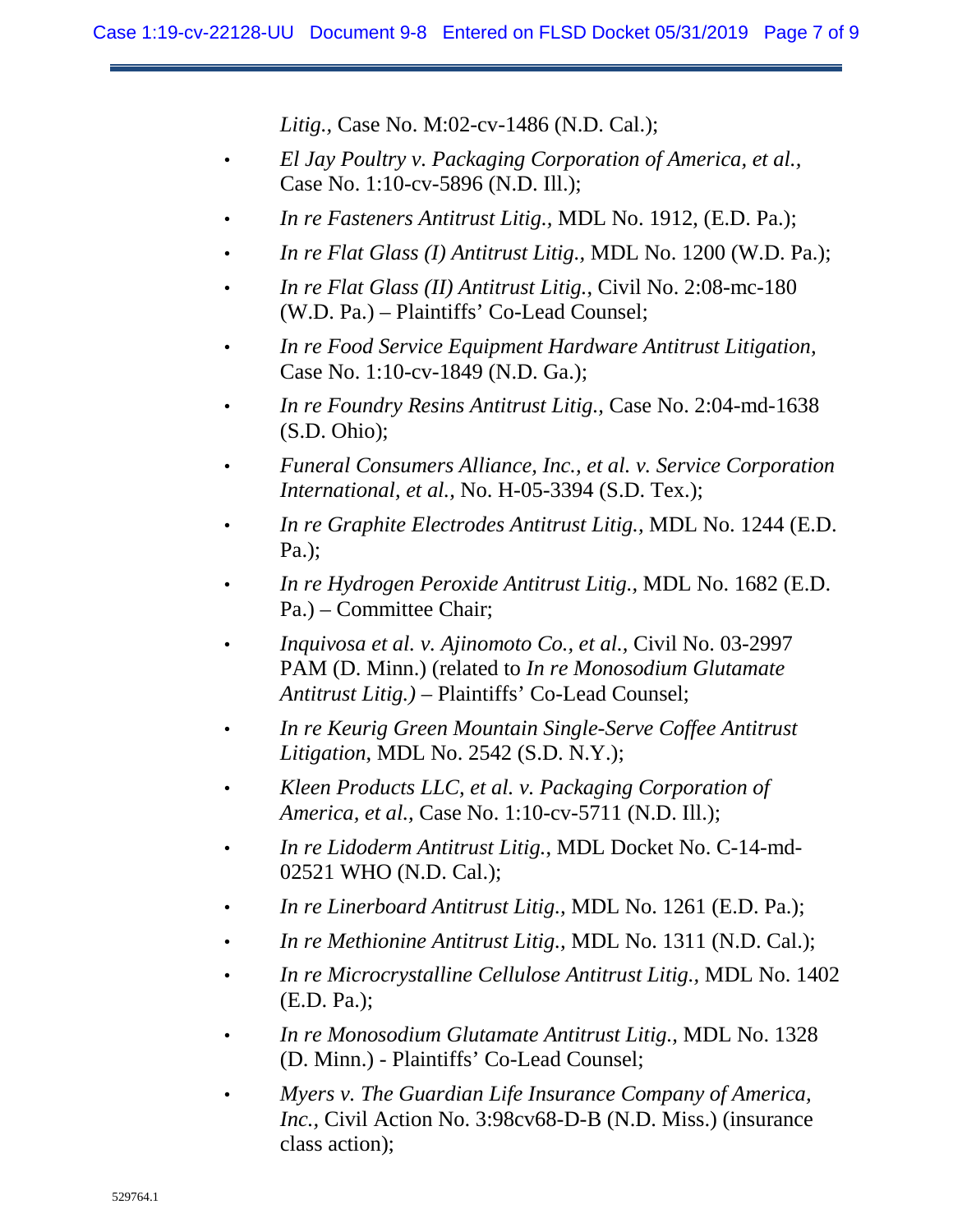- *In re National Collegiate Athletic Association Athletic Grant-In-Aid Cap Antitrust Litigation*, MDL No. 2541 (N.D. Cal.);
- *In re New England Mutual Life Insurance Company Sales Practices Litig.*, MDL No. 1105 (D. Mass.) (insurance class action);
- *In re Niaspan Antitrust Litig.*, Master Case No. 2:13-md-2460 (E.D. Pa.);
- *In re Packaged Ice Antitrust Litig.,* MDL No. 1952, (E.D. Mich.);
- *In re Parcel Tanker Shipping Antitrust Litig.,* MDL No. 1568 3:03-md-01568 (AVC) (D. Conn.);
- *In re Pillar Point Partners Antitrust and Patent Litig.,* MDL No. 1202 (D. Ariz.) (Laser Eye Surgery – Antitrust);
- *Pizza Pie & Wing Co. LLC v. Nat'l Football League, Inc., et al.*, Case No. 2:15-cv-07305 (C.D. Cal.);
- *In re Platinum and Palladium Antitrust Litig.*, Civil No. 1:14 cv-09391-GHW (S.D. N.Y.);
- *In re Polypropylene Carpet Antitrust Litig.,* MDL No. 1075 (N.D. Ga.);
- *In re Potash Antitrust Litig. (II)*, Civil No. 1:08-md-06910 (N.D. Ill.) – Plaintiffs' Co-Lead Counsel;
- *Precision Associates, Inc. v. Panalpina World Transport (Holding) Ltd., et al.,* No. 1:08-cv-42-JG-VVP (E.D.N.Y.) – Plaintiffs' Co-Lead Counsel;
- *In re Pressure Sensitive Labelstock Antitrust Litig.,* MDL No. 1556 (M.D. Pa.) – Plaintiffs' Co-Lead Counsel;
- *In re Publication Paper Antitrust Litig,* Civil No. 3:04-md-1631-SRU (D. Conn.);
- *In re Refrigerant Compressors Antitrust Litig.*, MDL No. 2042;
- *In re Sodium Gluconate Antitrust Litig.,* MDL No. 1226 (N.D. Cal.);
- *In re Sorbates Direct Purchaser Antitrust Litig.,* Master File No. C-98-4886 MCC (N.D. Cal.);
- *In re: Supervalu, Inc., Customer Data Security Breach Litig.*, MDL No. 2586 (D. Minn.); and
- *In re Urethane Antitrust Litig.,* MDL No. 1616 (D. Kan.) -